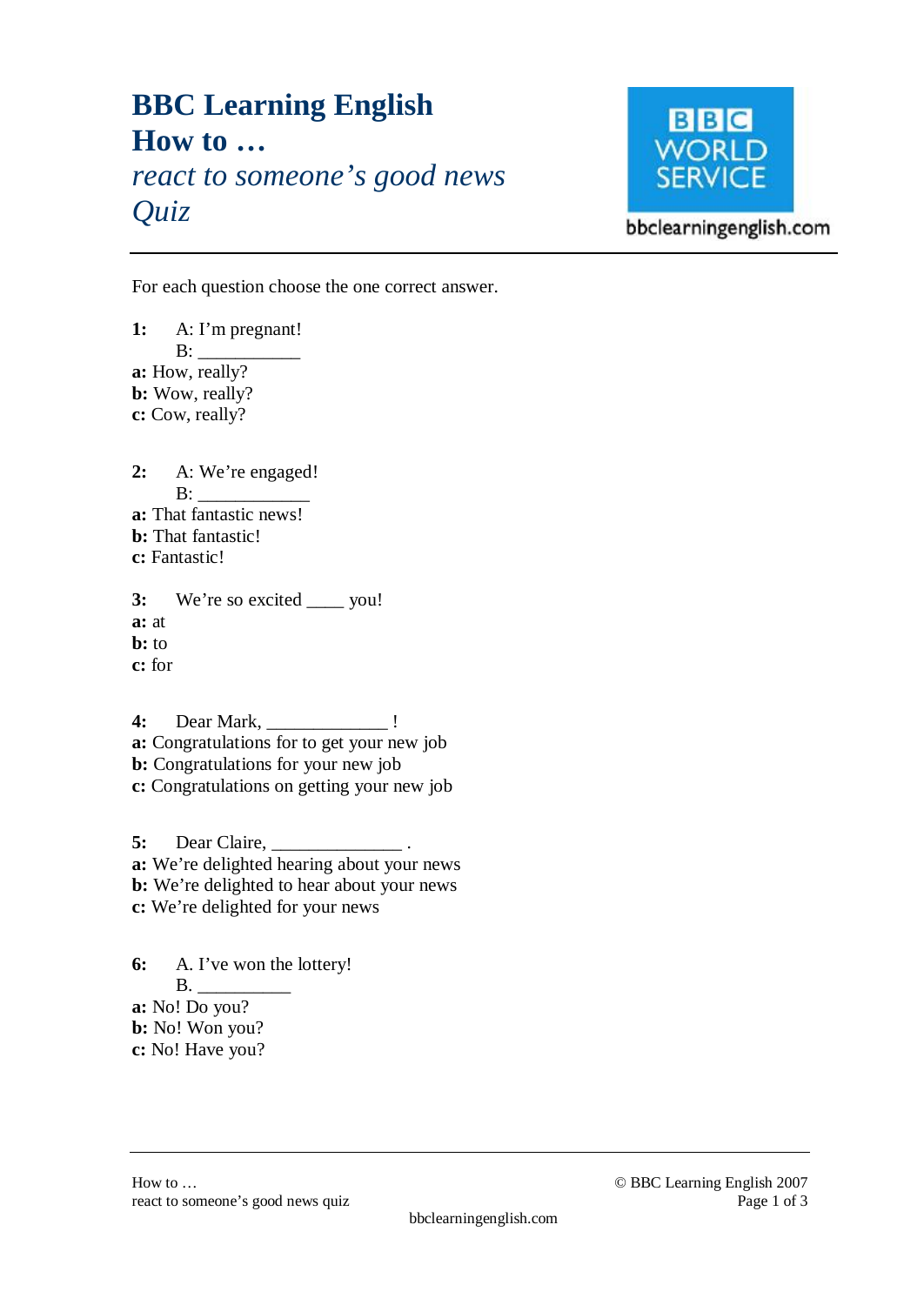## **ANSWERS**

For each question choose the one correct answer.

**1:** A: I'm pregnant!  $B:$ **a:** How, really? *Wrong – What informal word expresses surprise and pleasure?*  **b:** Wow, really? *Correct – This is an informal way to express surprise and pleasure*  **c:** Cow, really? *Wrong – This is very rude! What informal word expresses surprise and pleasure?* 

## **2:** A: We're engaged!

 $\mathbf{B}$ : **a:** That fantastic news! *Wrong – 'That's fantastic news' would be correct – but there's no verb here*  **b:** That fantastic! *Wrong – 'That's fantastic' would be correct' – but there's no verb here*  **c:** Fantastic! *Correct – We can use some very positive adjectives like 'fantastic' by themselves* 

**3:** We're so excited \_\_\_\_ you! **a:** at *Wrong – You need a different preposition here*  **b:** to *Wrong – You need a different preposition here* **c:** for *Correct – This is a good way to show you are sharing someone's excitement* 

**4:** Dear Mark, \_\_\_\_\_\_\_\_\_\_\_\_\_ ! **a:** Congratulations for to get your new job *Wrong – We don't use 'for' or the infinitive with 'congratulations'* **b:** Congratulations for your new job *Wrong – We don't use 'for' with 'congratulations'*  **c:** Congratulations on getting your new job *Correct – You can use 'on' and the '-ing' form of a verb with 'congratulations'*